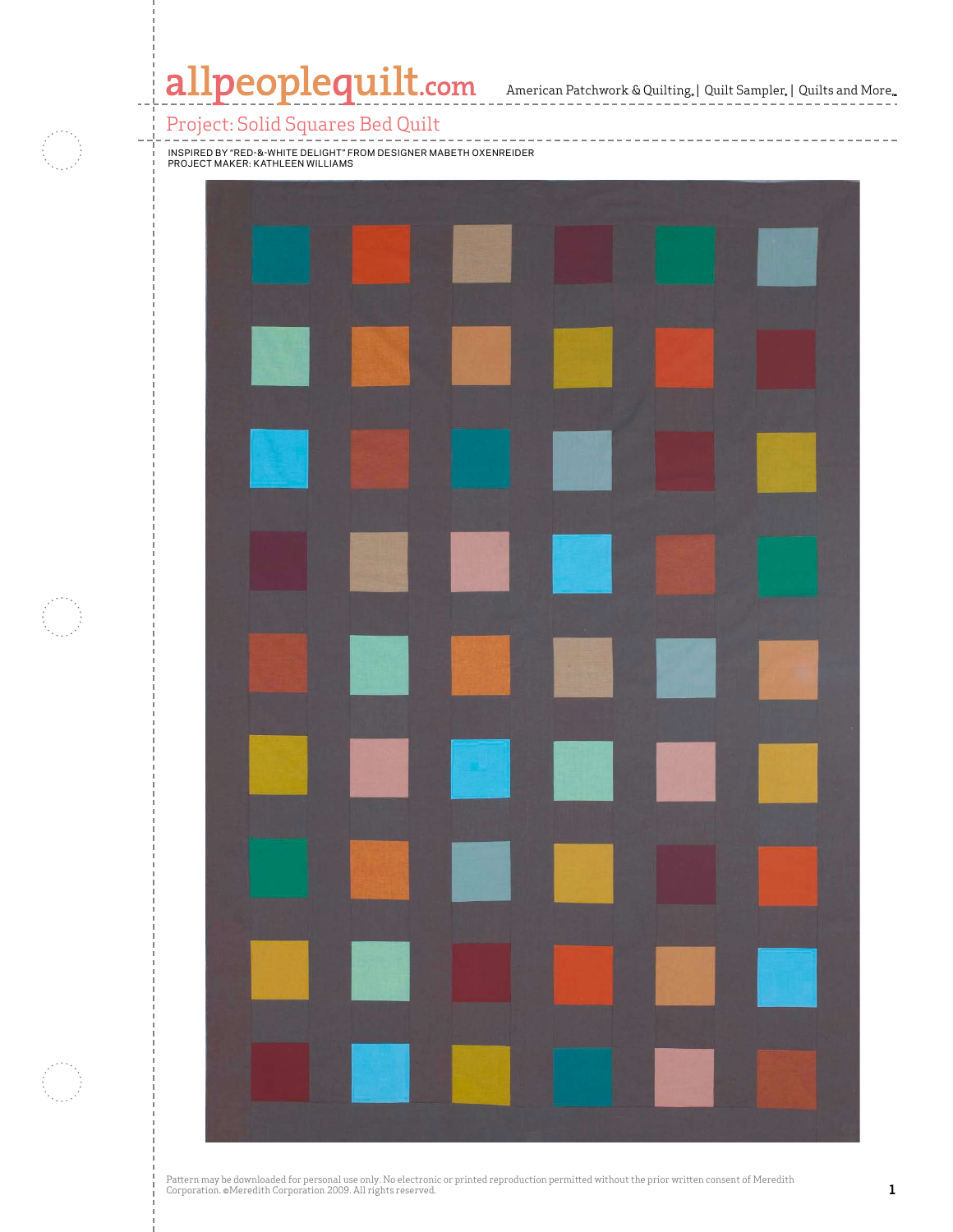# allpeoplequilt.com

American Patchwork & Quilting,  $|$  Quilt Sampler,  $|$  Quilts and More,

Project: Solid Squares Bed Quilt

Bright solid-color squares pop off the gray background in this simpleto-sew grid quilt. We used 15 assorted fat quarters of Shot Cottons by Kaffe Fassett for Westminster Fabrics to make a twin-size bed quilt.

#### Materials:

- **•**  1⁄4 yard *each* of 15 assorted solids (blocks)
- 4½ yards solid gray (sashing, border, binding)
- 51⁄<sub>3</sub> yards backing fabric
- **•**  <sup>68</sup>×96" batting

#### Finished quilt: 611/2×90"

#### Cut Fabrics

Cut pieces in the following order. Cut sashing and border strips lengthwise (parallel to selvages).

#### **From** *each* **assorted solid, cut:**

**•**  4—6" squares (you will use 54 of the 60 cut)

#### **From solid gray, cut:**

- 2-4½×90" border strips
- 5-4<sup>1</sup>⁄<sub>2×</sub>82" sashing strips
- **2-41/2×531/2**" border strips
- 48-4<sup>1</sup>⁄<sub>2</sub>×6" sashing rectangles
- 8-2½×42" binding strips

### Assemble Quilt Center

- 1. Referring to Quilt Assembly Diagram, lay out 54 assortedsolid 6" squares, the gray sashing rectangles, and the gray sashing strips in 11 vertical rows.
- 2. Sew together pieces in each row. Press seams in one direction. The pieced rows should each be 6×82" including seam allowances.
- **3.** Join rows to make quilt center. Press seams toward sashing strips. The pieced quilt center should be 53<sup>1</sup>/<sub>2</sub>×82" including seam allowances.

#### Add Borders

- 1. Sew short border strips to short edges of quilt center. Press seams toward border.
- 2. Sew long border strips to remaining edges to complete quilt top. Press seams toward border.

#### Finish Quilt

- 1. Layer quilt top, batting, and backing; baste.
- 2. Quilt as desired.
- **3.** Bind with solid gray binding strips.